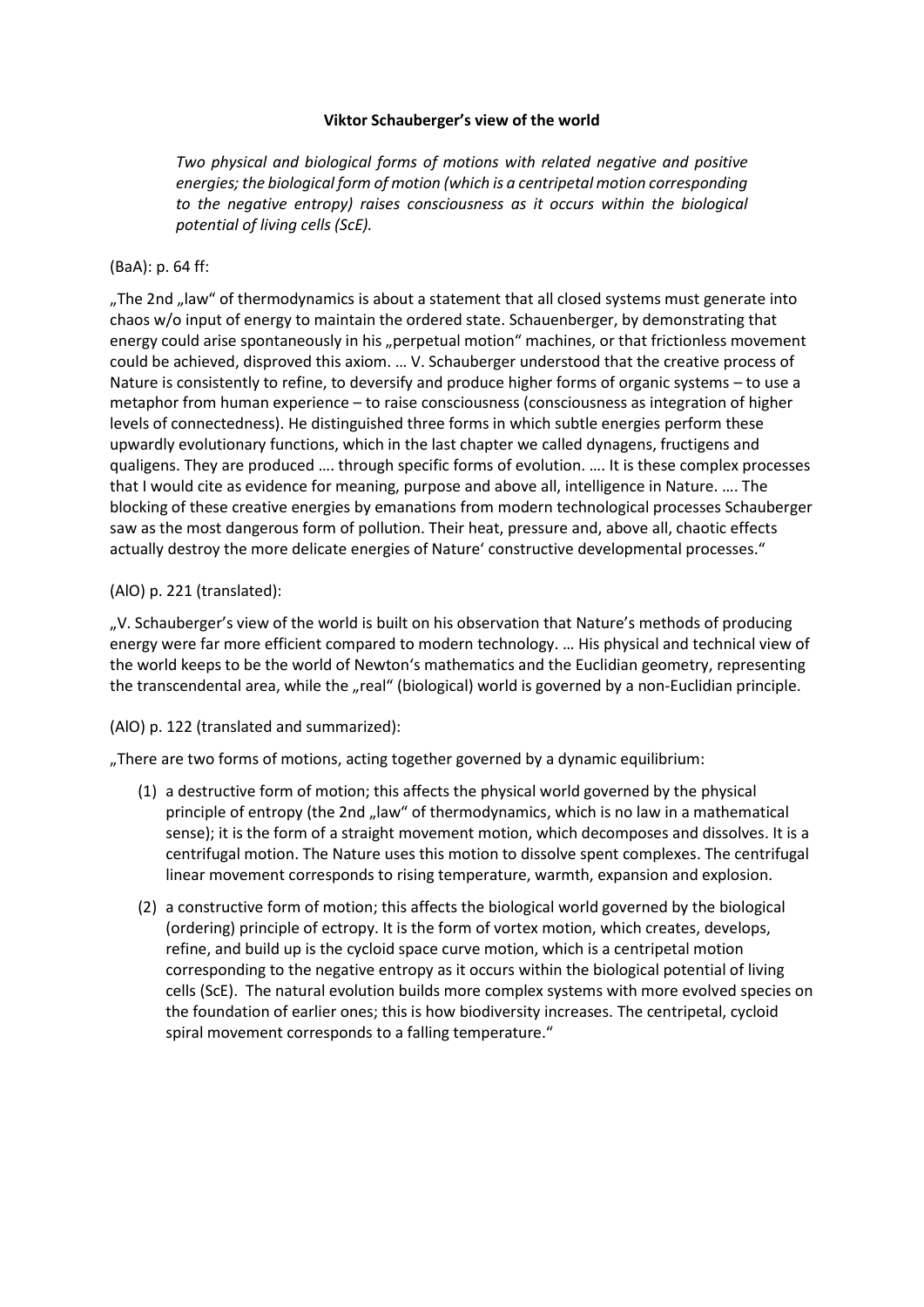### **Die deterministische Wellenfunktion und Ehrenhafts Experimente**

Petra Schulz,

Theodor-Francke-Weg 65, 38116 Braunschweig, Deutschland [Anmerkungen zur deterministische Wellenfunktion \(biosensor-physik.de\)](http://www.biosensor-physik.de/biosensor/schulz_det_wellenf_ehrenhaft1.pdf)

### **Zusammenfassung**

Die Experimente von Felix Ehrenhaft zur Subladung des Elektrons und zur magnetischen Ladung der Monopole rechtfertigen die deterministische Wellenfunktion. Als Ersatz für die genannten Ladungen wird bei der neuen Wellenfunktion die Spin-Kreisfrequenz verwendet. Felder sind Photonenanhäufungen. Der geistige Boden für ein allumfassendes Wechselwirkungsmodell ist gelegt.

### **6. Magnetische Monopole im Lichtfeld: Photomagnetischer Effekt**

Ehrenhaft wiederholte und variierte ein vergessenes Experiment von D. Morichini aus dem Jahre 1812: Felix Ehrenhaft magnetisierte 1940 Büroklammern mit ultraviolettem Licht und fand so den photomagnetischen Effekt als Ergänzung zum photoelektrischen Effekt ((BrJ), S. 89; (EhF)).

Ehrenhaft schrieb dazu an Einstein folgendes Telegramm in Gedichtform ((BrJ), S. 89):

*"Während Du in den Regionen weiltest wo die Engel wohnen fand ich nun dass der Magnet auch durch Gottes Licht entsteht.*

*Morichini achtzehn hundert hat dies Phänomen bewundert. Neue Physik tritt in Kraft. Besten Gruß Dein Ehrenhaft"*